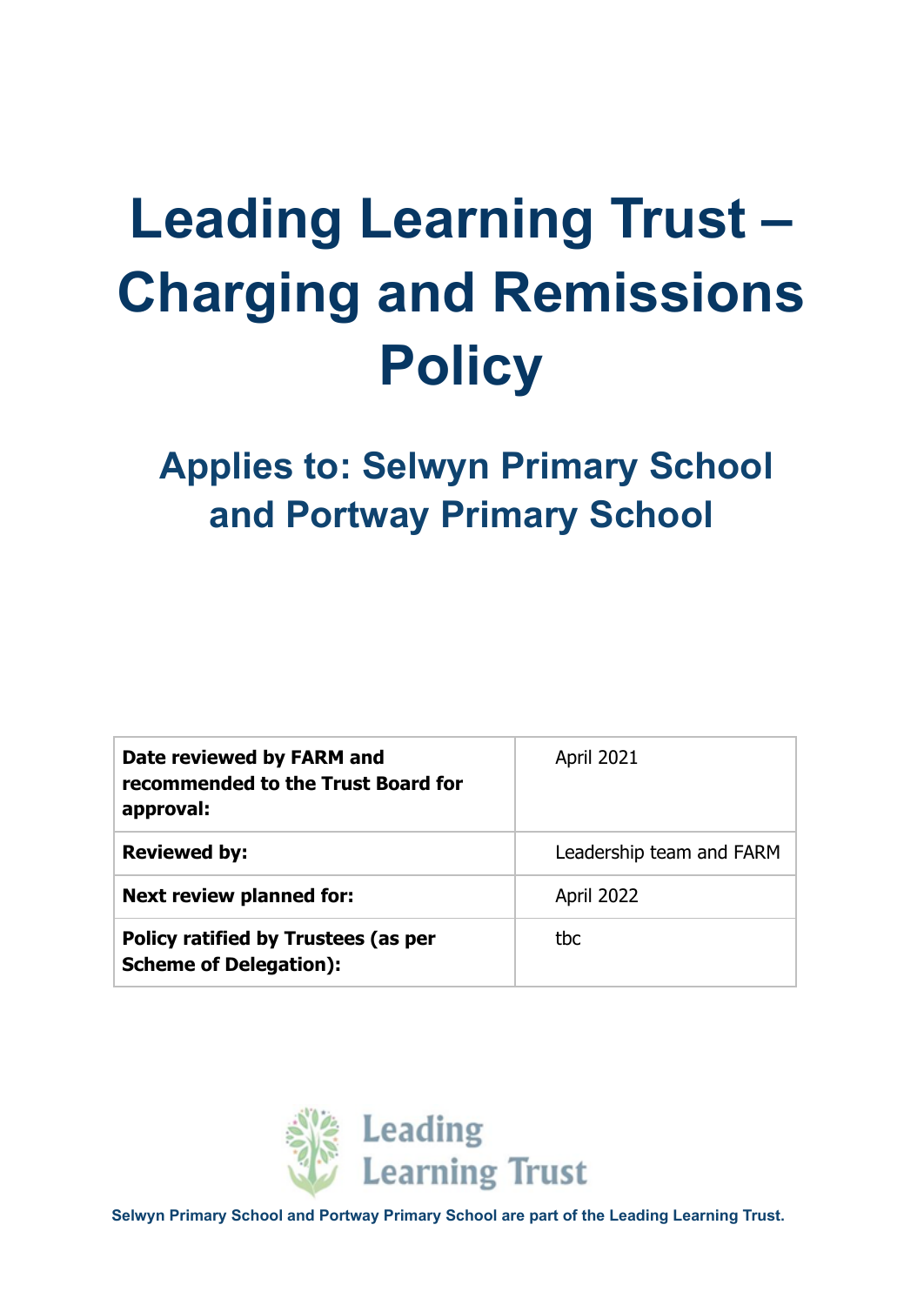

# **Contents**

| 1 - OVERVIEW OF THE POLICY MANAGEMENT PROCESS                          | 3              |
|------------------------------------------------------------------------|----------------|
| 1.1 Document history                                                   | 3              |
| 1.2 Review and approval                                                | 3              |
| 2 - THE POLICY                                                         | 4              |
| 2.1 Introduction                                                       | 4              |
| 2.2 Aim                                                                | 4              |
| 2.3 Responsibilities                                                   | $\overline{4}$ |
| 2.4 Prohibition of charges                                             | 5              |
| 2.5 Charges                                                            | 5              |
| 2.6 Residential visits                                                 | 8              |
| 2.7 Music tuition                                                      | 8              |
| 2.8 Breakages                                                          | 8              |
| 2.9 Clothing                                                           | 8              |
| 2.10 Voluntary contributions                                           | 8              |
| 2.12 Remissions                                                        | 9              |
| 2.13 Publication of information                                        | 9              |
| 2.14 Review and amendments                                             | 9              |
| 2.15 Appendix A - Table of Fees 2020/21 (excludes lettings and hiring) | 10             |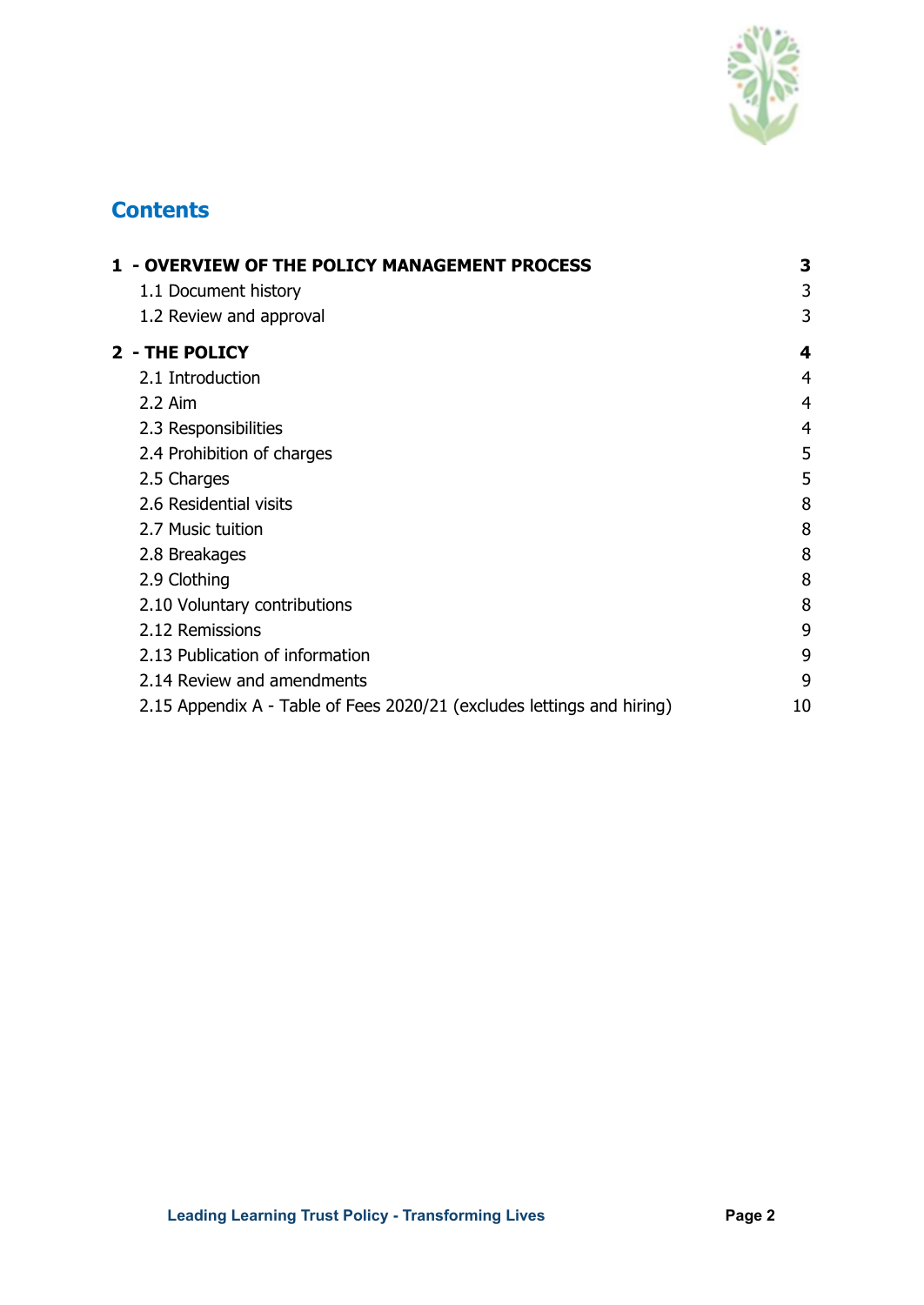

# <span id="page-2-0"></span>**1 - OVERVIEW OF THE POLICY MANAGEMENT PROCESS**

#### <span id="page-2-1"></span>**1.1 Document history**

| <b>Date</b> | Document title                                                                                                                                            |     |  |  |
|-------------|-----------------------------------------------------------------------------------------------------------------------------------------------------------|-----|--|--|
| 1/11/16     | Initial release as a Leading Learning Trust (Selwyn) document                                                                                             |     |  |  |
| 05/10/17    | Second version of policy produced and reviewed by the Trustees.<br>Now a single Leading Learning Trust policy.<br>No changes made from previous versions. | 2.0 |  |  |
| 14/1/2020   | Page 6. 2.5 Charges.<br>Page 7. Music Tuition                                                                                                             | 3.0 |  |  |
| 10/03/2021  | Fees table added                                                                                                                                          | 4.0 |  |  |
| 10/03/2021  | Page 7 Pre-school information added                                                                                                                       | 4.0 |  |  |

#### <span id="page-2-2"></span>**1.2 Review and approval**

The Leading Learning Trust Trustees have overall responsibility for the policy.

The CEO is responsible for the operation of the policy within the schools, as well as for the maintenance of a record of concerns raised in accordance with this policy and the outcomes.

This policy is reviewed annually by the School Leadership Team. As it forms part of our Finance suite of policies, it is then reviewed by the FARM (Finance, Audit and Risk Management Committee), which makes any amends, and then recommends its approval to the Trust Board.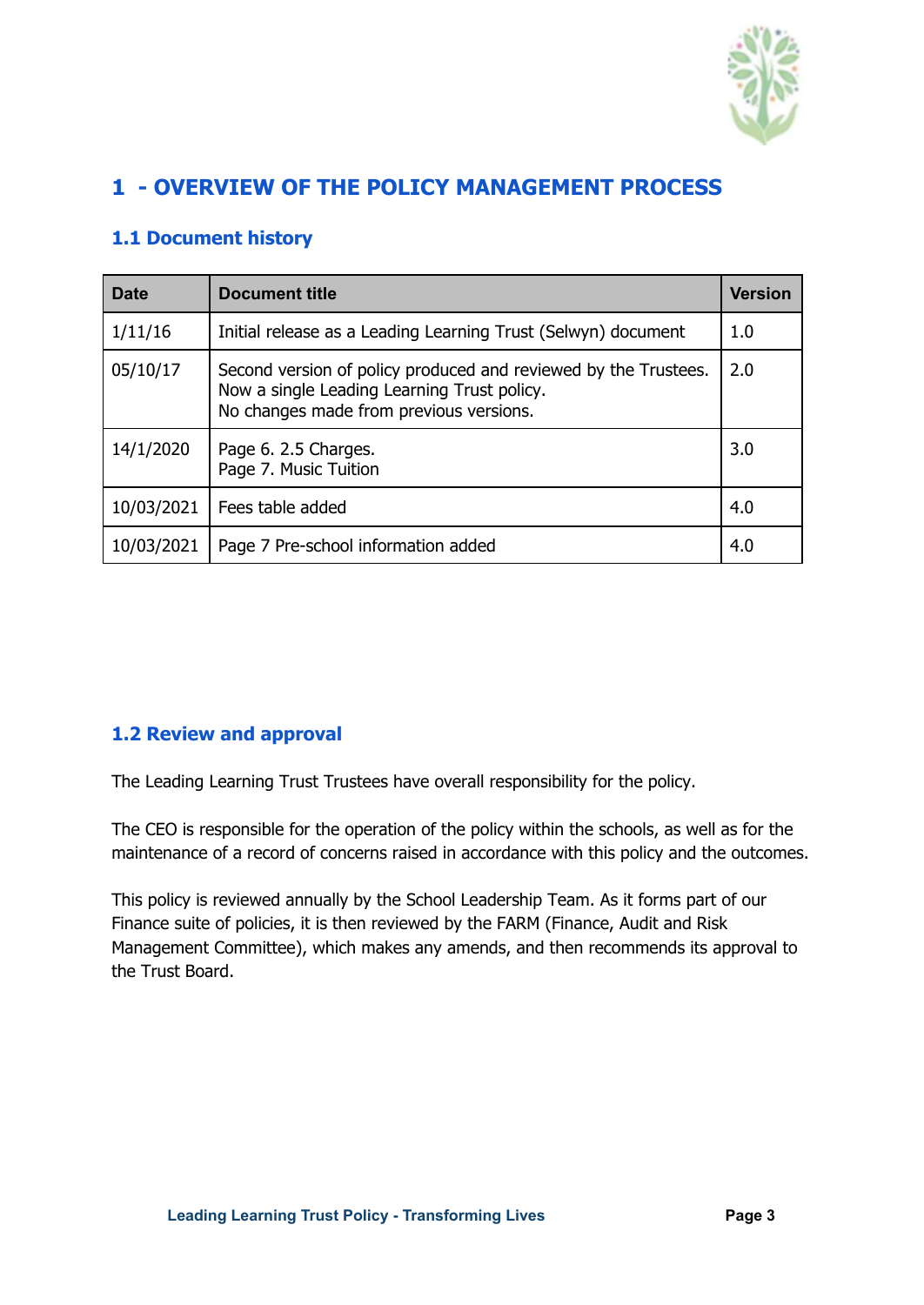

# <span id="page-3-0"></span>**2 - THE POLICY**

#### <span id="page-3-1"></span>**2.1 Introduction**

This policy has been formulated in accordance with the Department for Education's guidance on Charging for School activities. The purpose of this document is to help the Head teachers and the Trustees of the Leading Learning Trust set out their policy on charging and remission for school activities and school visits.

Sections 449-462 of the Education Act 1996 set out the law on charging for school activities in schools maintained by local authorities in England. Academies (including free schools) are also required through their funding agreements to comply with this law.

Further information is given in "A Guide to the Law for School [Governors"](https://dera.ioe.ac.uk/8971/1/GTTL_FINAL.pdf) (Chapter 23) which accurately reflects the terms of the Education Act 1996, but is not a substitute for those terms.

Schools must ensure that they inform parents on low incomes and in receipt of state benefits of the support available to them when being asked for contributions towards the cost of school visits.

#### <span id="page-3-2"></span>**2.2 Aim**

The aim of this policy is to set out what charges will be levied for activities, what remissions will be implemented and the circumstances under which voluntary contributions will be requested from parents.

#### <span id="page-3-3"></span>**2.3 Responsibilities**

The Trustees are responsible for determining the content of the policy and the Head teachers for its implementation. Any determinations with respect to individual parents will be considered jointly by the Head teacher and the Local Governing Body.

The Trustees recognise the valuable contribution that the wide range of additional activities, including clubs, practical activities, trips and residential experiences can make towards pupils' personal and social education. The Trustees aim to promote and provide such activities both as part of a broad and balanced curriculum for the pupils of the school and as additional optional activities. The Trustees endorse the guiding principles contained in the Act, in particular that no child should have his/her access to the curriculum limited by charges. If a particular activity is limited to a specific number of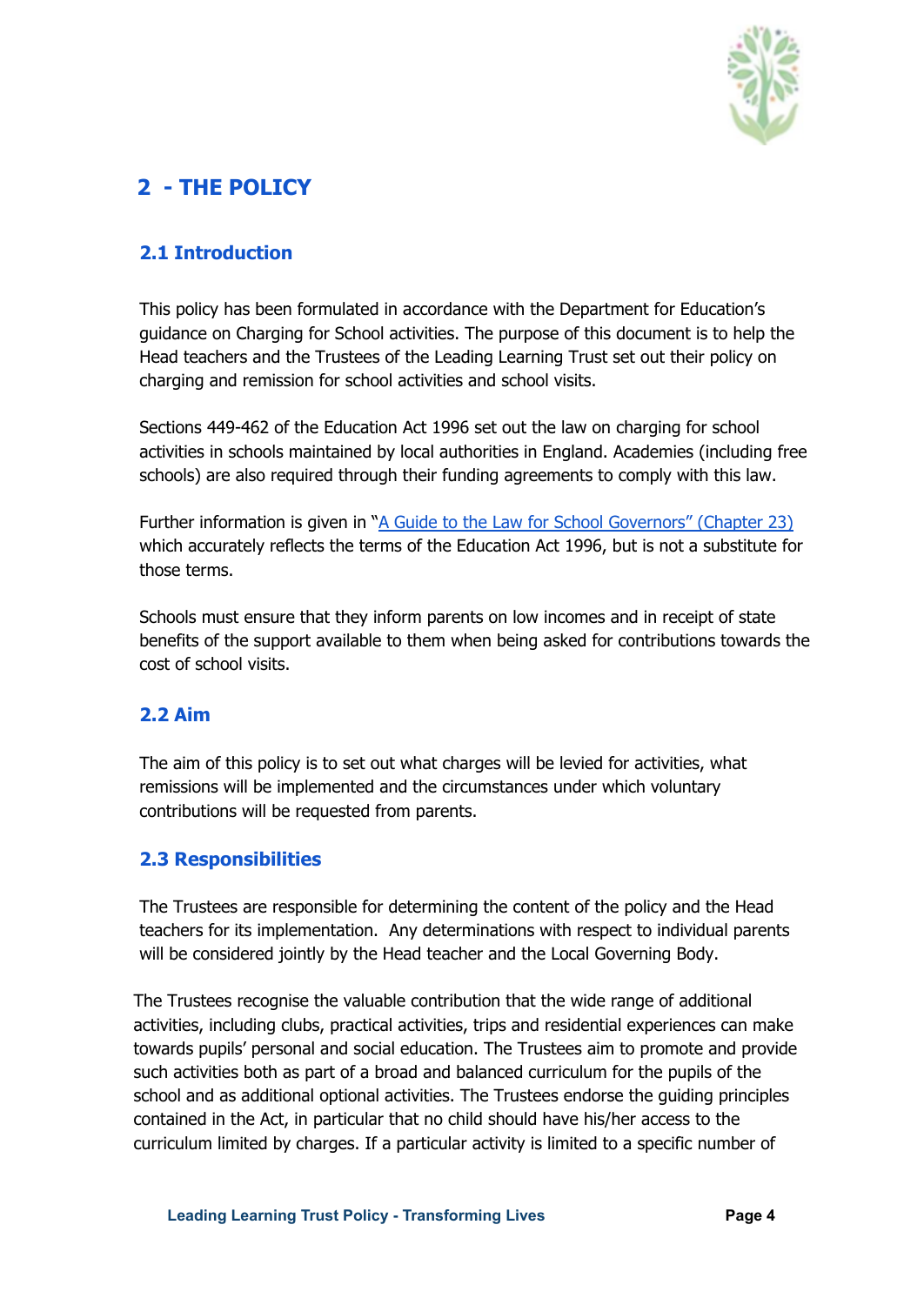

pupils, the inclusion of pupils must not make reference to the ability or willingness to pay on behalf of the parent.

### <span id="page-4-0"></span>**2.4 Prohibition of charges**

The Trustees recognise that the legislation prohibits charges for the following:

- Education provided during school hours **\*** (including the supply of any materials, books, instruments or other equipment);
- Education provided outside school hours if it is part of the National Curriculum, or part of a syllabus for a prescribed public examination that the pupil is being prepared for at the school, or part of religious education;
- Tuition for pupils learning to play musical instruments if the tuition is required as part of the National Curriculum, or part of a syllabus for a prescribed public examination that the pupil is being prepared for at the school, or part of religious education;
- Entry for a prescribed public examination, if the pupil has been prepared for it at the school; examination resit(s) if the pupil is being prepared for the re-sit(s) at the school;
- Education provided on any trip that takes place during school hours;
- Education provided on any trip that takes place outside school hours if it is part of the National Curriculum, or part of a syllabus for a prescribed public examination that the pupil is being prepared for at the school, or part of religious education;
- Supply teachers to cover for those teachers who are absent from school accompanying pupils on a residential trip;
- Transporting registered pupils to or from the school premises, where the local education authority has a statutory obligation to provide transport;
- Transporting registered pupils to other premises where the governing body or local education authority has arranged for pupils to be educated;
- Transport that enables a pupil to meet an examination requirement when he has been prepared for that examination at the school;
- Transport provided in connection with an educational trip.

#### <span id="page-4-1"></span>**2.5 Charges**

The Trustees reserve the right to make a charge in the following circumstances for activities organised by the school.

- Activities outside school hours including clubs (including a charge for resources used).
- The full cost to each pupil of any activities deemed to be optional extras taking place outside school hours including residential visits.

**\***with the exception of beyond 15 hours for Early Years Foundation Stage (EYFS)

**Leading Learning Trust Policy - Transforming Lives Page 5**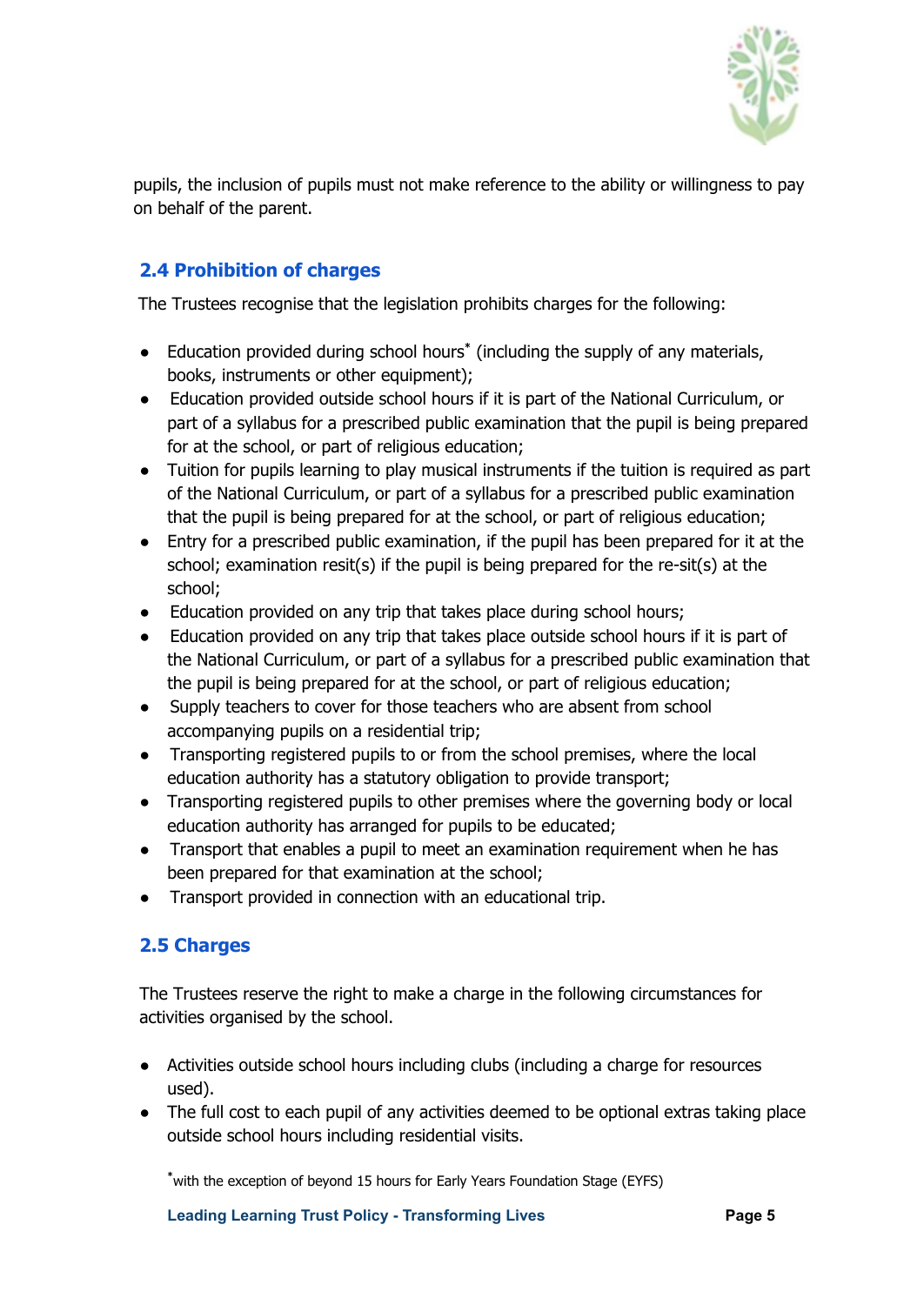

- Individual/Group vocal or instrumental tuition provided that the tuition is provided at the request of the pupils' parents. In such cases the charge will not exceed the cost of provision including the cost of the staff providing the tuition. Children looked after by a Local Authority (within the meaning of section 22(1) of the Children Act 1989) who wish to have instrumental tuition are entitled to free tuition.
- Breakages.
- Community facilities.
- Early years provision for unfilled places in nurseries over and above the Universal entitlement of 15 hours free early education in accordance with the Education (charges for early years provision) Regulations 2012.
- Late pupil collections. In order to cover the additional costs of staff time for staying with the children beyond their contracted hours, late collection fees will apply. It will operate to the following timetable from the end of the school day:

#### **End of school day:**

- School finishes at 3.00pm
- Teachers will remain in the playground or in classrooms until 3.10pm
- At 3.10pm children will be taken to the office for collection
- $\circ$  From 3.15pm a charge will be payable for each child remaining in the office

#### **Activity Clubs:**

- Clubs finishes at 4.15pm
- Staff will remain with the children until 4.25pm
- From 4.30pm a charge will be payable for each child remaining

#### **After School Club:**

- After School Club finishes at 6.00pm
- From 6.00pm a charge will be payable for each child remaining.

#### The late collection charge is £10 per child every fifteen minutes.

If parents repeatedly collect a child late from an activity club or our after school club, we reserve the right to discontinue offering the service.

If the child has not been collected after one hour from the end of the school day or after school activity and no contact has been made with the parent or arrangements agreed we will follow our Child Protection Procedures for uncollected children.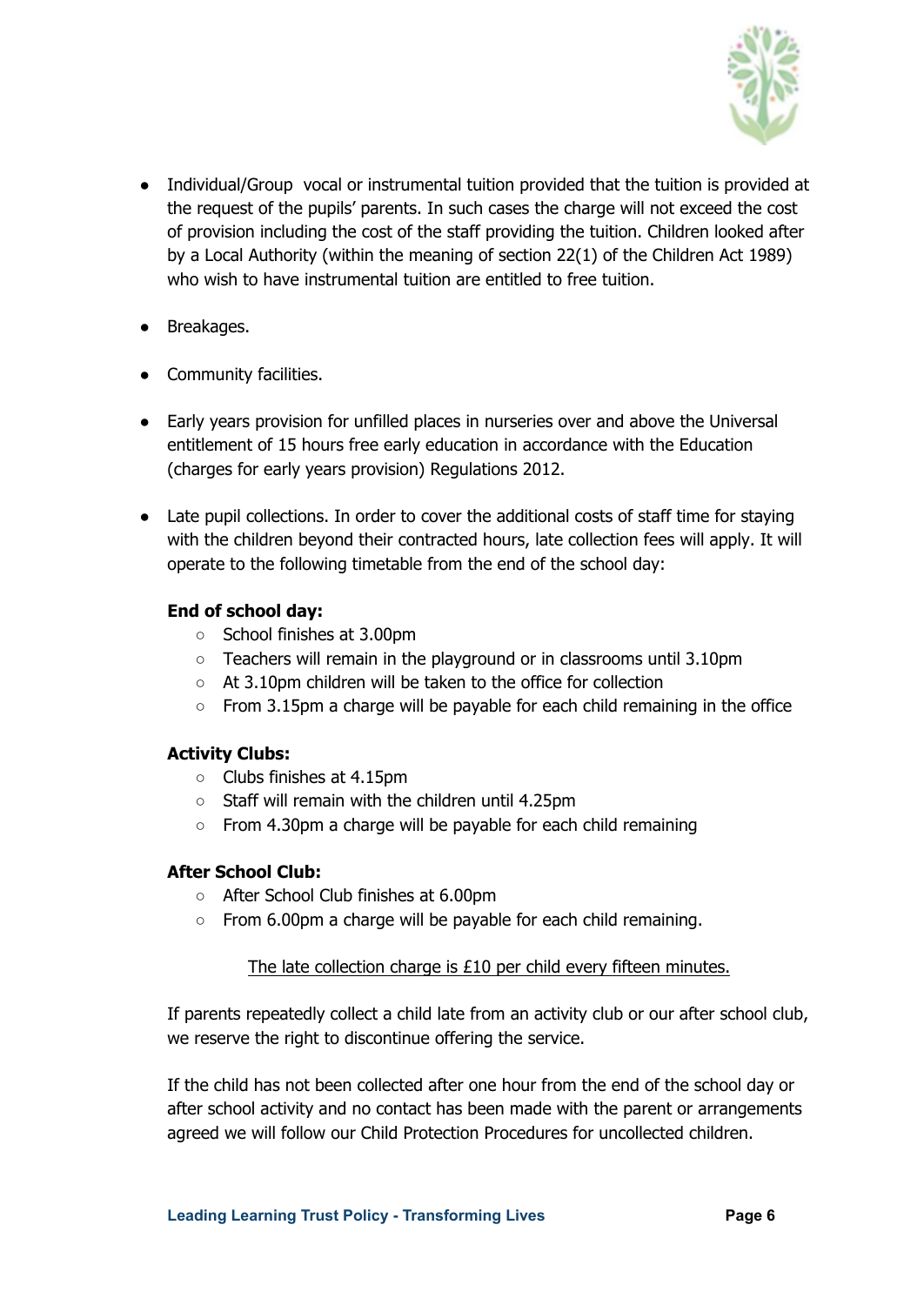

#### **Portway Pre-School:**

At Portway Pre-School we expect all families to agree an approximate time to collect their child from the nursery. We give families information about the procedures to follow if they expect to be late. These include:

- Agreeing a safety password with the nursery in advance to be used by anyone collecting a child who is not the parent (designated adult)
- Calling the nursery as soon as possible to advise of their situation
- Asking a designated adult to collect their child wherever possible
- Informing the nursery of this person's identity so the nursery can talk to the child if appropriate. This will help to reduce or eliminate any distress caused by such situations.
- If the designated person is not known to the nursery staff, the parent must provide a detailed description of this person, including their date of birth where known. This designated person must know the individual child's safety password in order for the nursery to release the child into their care. This is the responsibility of the parent.

If a child has not been collected from the nursery after a reasonable amount of time (15 minutes after their session has ended), we initiate the following procedure:

- The Assistant Head Teacher (AHT) for Early Years Foundation Stage (EYFS) will be informed that a child has not been collected
- The AHT will check for any information regarding changes to normal routines, parents' work patterns or general information. If there is no information recorded, the AHT will try to contact the parents on the telephone numbers provided for their mobile, home or work. If this fails the manager will try the emergency contacts shown on the child's records
- The AHT/staff member in charge and one other member of staff must stay behind with the child (if outside normal operating hours). During normal operating times, the nursery will plan to meet required staff ratios. If the parents have still not collected the child, the AHT will telephone all contact numbers available every 10 minutes until contact is made. These calls will be logged on a full incident record
- In the event of no contact being made after one hour has lapsed, the person in charge will ring the local authority children's social services emergency duty team
- The two members of staff will remain in the building until suitable arrangements have been made for the collection of the child
- The child's welfare and needs will be met at all times and to minimise distress, staff will distract, comfort and reassure the child during the process
- In order to provide this additional care a late fee of £10 per child will be charged to parents for every fifteen minutes [or part thereof]. This will pay for any additional operational costs that caring for a child outside their normal nursery hours may incur.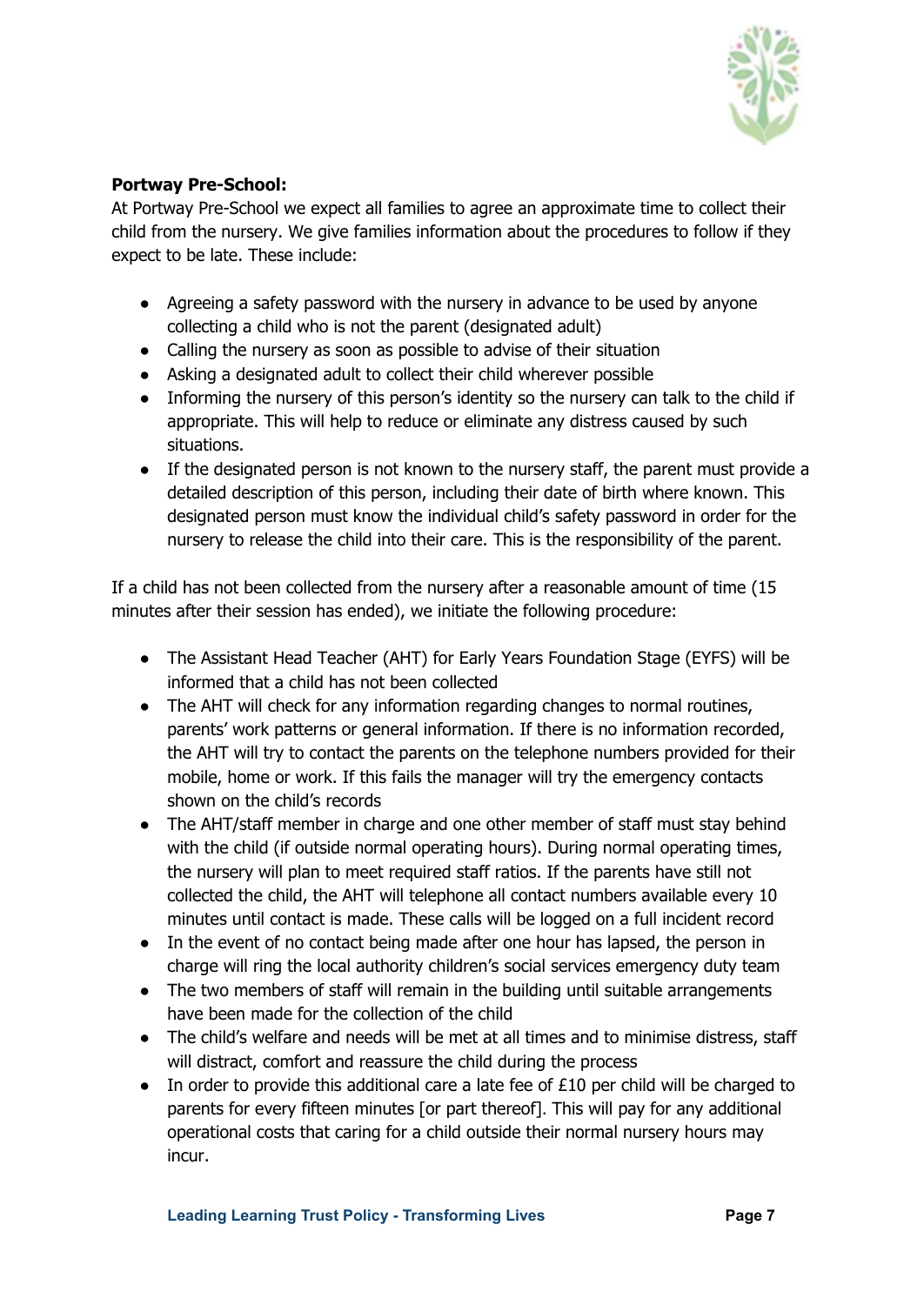

Reference should be made to Portway's Preschool Parent Contract Terms and Conditions, which all parents are required to sign.

#### <span id="page-7-0"></span>**2.6 Residential visits**

A charge will be made for the cost of board, lodging and travel costs (subject to statutory exceptions) and the cost will not exceed the actual cost of provision. See remissions (section 2.12)for further details.

#### <span id="page-7-1"></span>**2.7 Music tuition**

Although the law states that all education provided during school hours must be free, music lessons are an exception to this rule.

The Education and Inspections Act 2006 introduced a regulation-making power which allowed the Department for Children, Schools and Families to specify circumstances where charging can be made for music tuition. The new Regulations, which came into force in September 2007, provide pupils with greater access to vocal and instrumental tuition.

Charges may now be made for teaching either an individual pupil or groups of any appropriate size (provided that the size of the group is based on sound pedagogical principles) to play a musical instrument or to sing. Charges may only be made if the teaching is not an essential part of either the National Curriculum or a public examination syllabus being followed by the pupil(s).

#### <span id="page-7-2"></span>**2.8 Breakages**

In cases of wilful or malicious damage to equipment or breakages, or loss of school books or equipment on loan to pupils the Head teacher in consultation the Finance Director may decide to make a charge for the repair and/or replacement. Each incident will be dealt with on its own merit and at their discretion.

#### <span id="page-7-3"></span>**2.9 Clothing**

The uniform list provides the maximum flexibility to parents as to where they can purchase uniform items and regarding style in order for parents to obtain best value. The school also has a stock of outgrown items which parents may have free of charge. The school will supply essential protective clothing when necessary e.g. safety goggles.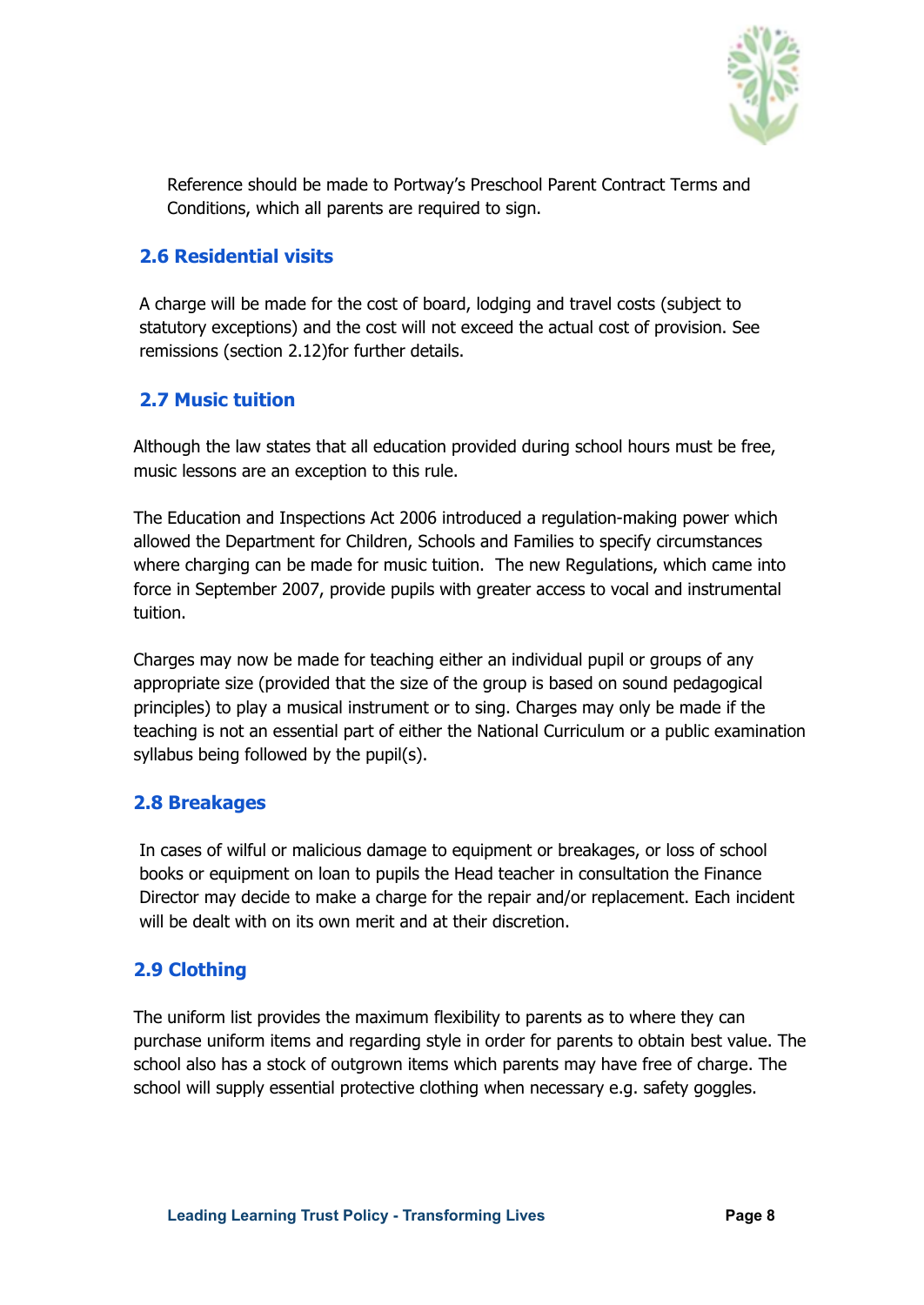

#### <span id="page-8-0"></span>**2.10 Voluntary contributions**

The Local Governing Body may ask parents for a voluntary contribution towards the cost of any activity that takes place during school hours. Parents are under no obligation to make any contribution and pupils of parents who are unable or unwilling to contribute will not be discriminated against. In the event of insufficient voluntary contributions being made the activity may have to be cancelled and refunds will be given.

Parents may also be invited to make a voluntary contribution for the following:

- educational visits which take place outside school hours, and
- any activity which takes place during school hours.

The terms of any request made to parents will specify that the request is for a voluntary contribution and in no way represents a charge. In addition, the following will be made clear to parents:

- that the contribution is genuinely voluntary and a parent is under no obligation to pay; and
- that registered pupils at the school will not be treated differently according to whether or not their parents have made any contribution in response to the request.

The responsibility for determining the level of voluntary contribution is delegated to the Head teacher.

#### <span id="page-8-1"></span>**2.12 Remissions**

Where the parents of a pupil are in receipt of state benefits which would entitle their child to receive free school meals, the Governing Body will remit the majority of the cost of board and lodging for any residential activity (classed as an optional extras taking place outside school hours). This is made clear in all correspondence in relation to these activities.

In other circumstances the Local Governing Body will invite parents to apply in confidence to the Head teacher for the remission of charges in part or full. The Head teacher in consultation with the Chair of Governors will make authorisation of remission.

#### <span id="page-8-2"></span>**2.13 Publication of information**

This policy can be found on the schools' websites and hard copies are available from the school offices.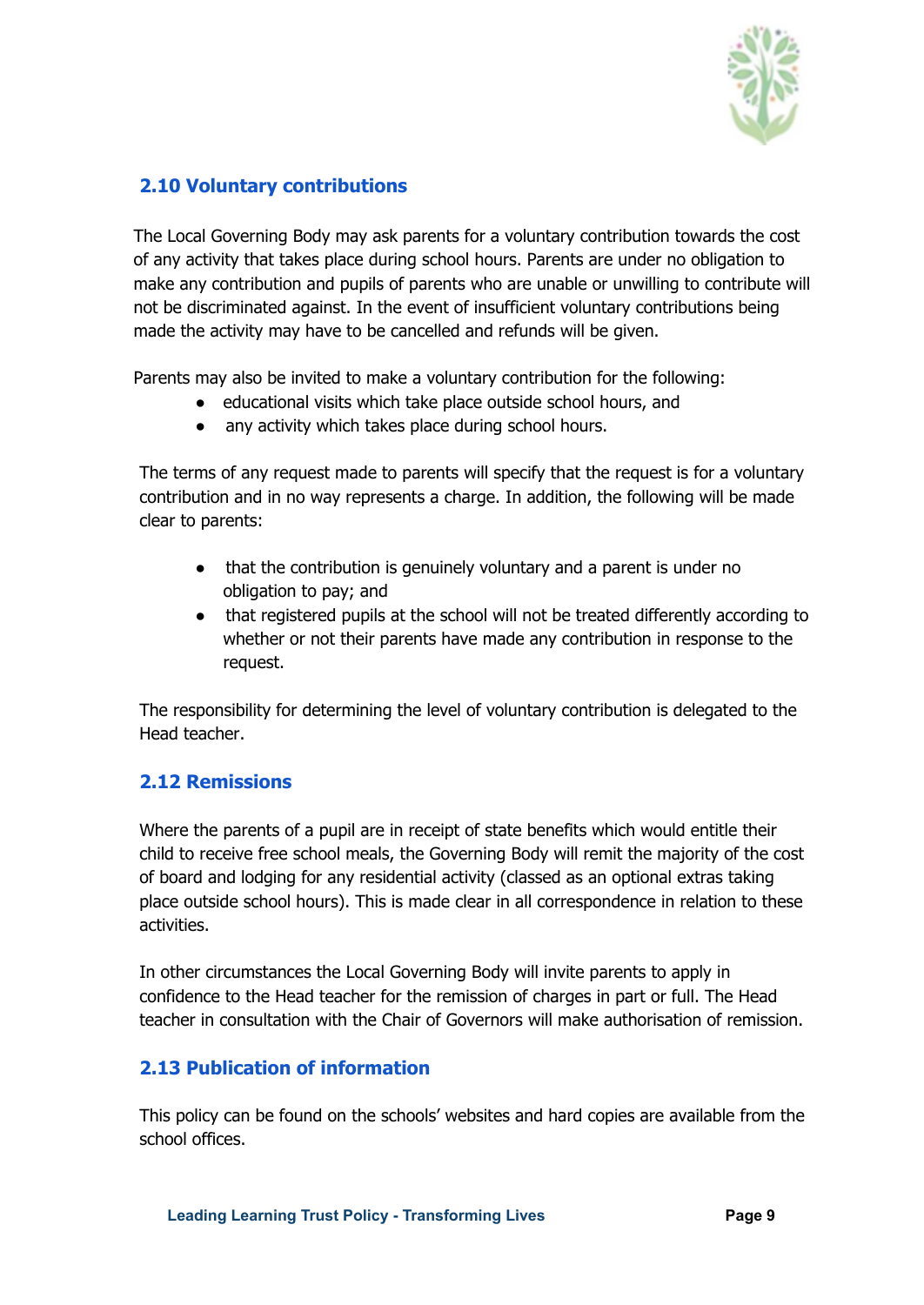

#### <span id="page-9-0"></span>**2.14 Review and amendments**

This policy will be reviewed annually by the Leading Learning Trust FARM (Finance, Audit and Risk Management) Committee which may, from time to time recommend amendments to the categories for which a charge may be made. Any amendments will be approved by the Trust Board and adopted by the Local Governing Body.